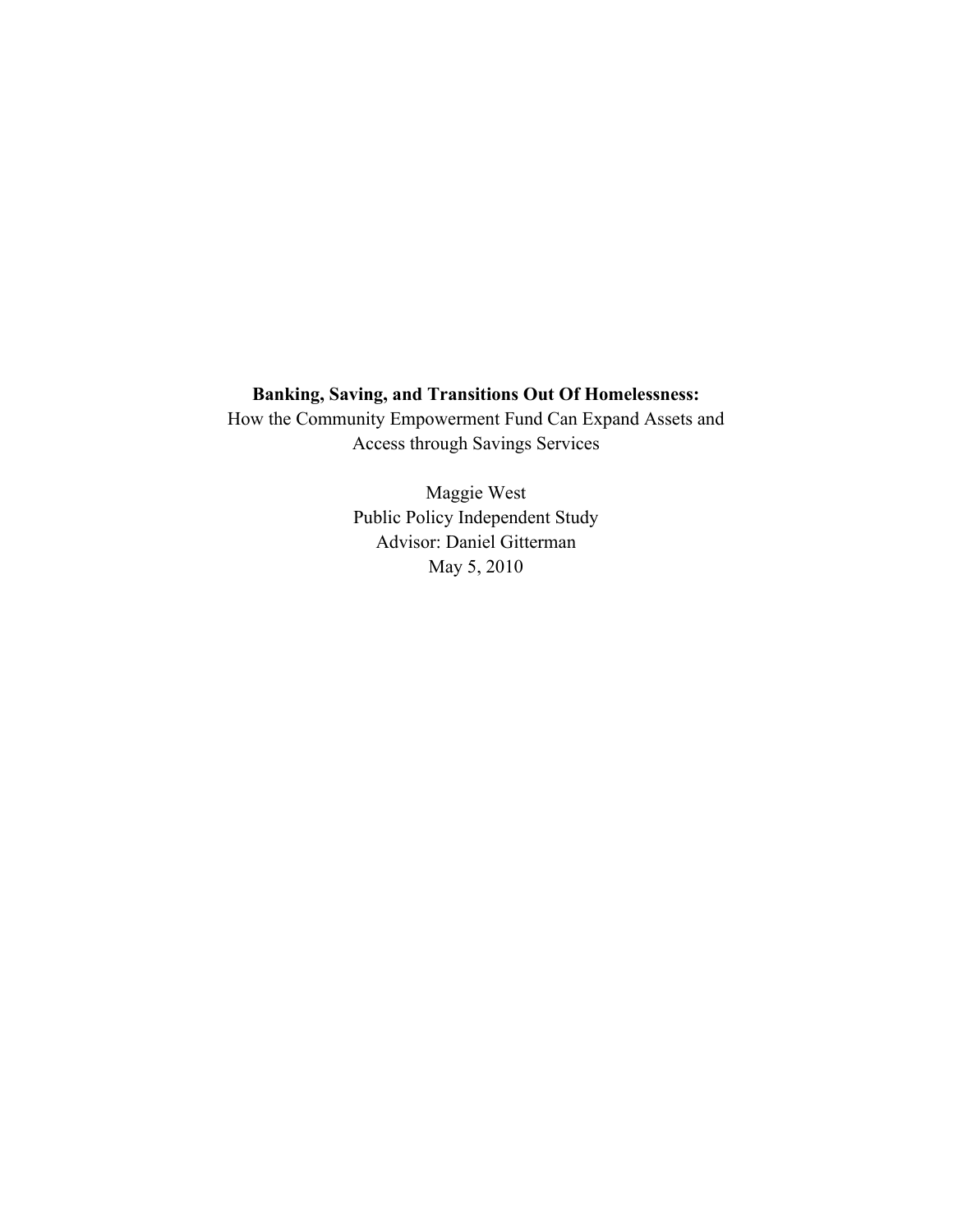# **Introduction**

Low-income communities are underserved by commercial financial institutions. Banks maintain little presence in lower-resource neighborhoods, while alternative financial services such as check-cashers and payday lenders proliferate and continue to damage household opportunities to build assets and break cycles of poverty. Meanwhile, community development financial institutions and social service agencies remain committed to filling the gaps between the need for household income stability expressed by low-income and transitioning communities and the available range of financial services and savings options. One small example of this process has been localized in the experiences of a group of students, community members, and shelter residents who launched the Community Empowerment Fund in Chapel Hill, North Carolina in May of 2009. With the goal of adapting the internationally successful model of microfinance to meet the particular needs of the homeless and at-risk communities in Orange County, the Community Empowerment Fund (CEF) has experimented in small loans, savings services, educational trainings, and assertive relational support since the pilot launch. From the perspective of a group of students in CEF, this paper seeks to explore the particular challenges to accessing formal forms of credit and savings experienced by low-income communities and the corresponding barriers to economic security. In response, this research further discusses opportunities for the creation of financial services capable of meeting the particular needs of communities and households experiencing poverty or in transition.

# **Methodology**

This research was pursued in consequence with a group of four students from the Community Empowerment Fund, a student-run microfinance initiative at the University of North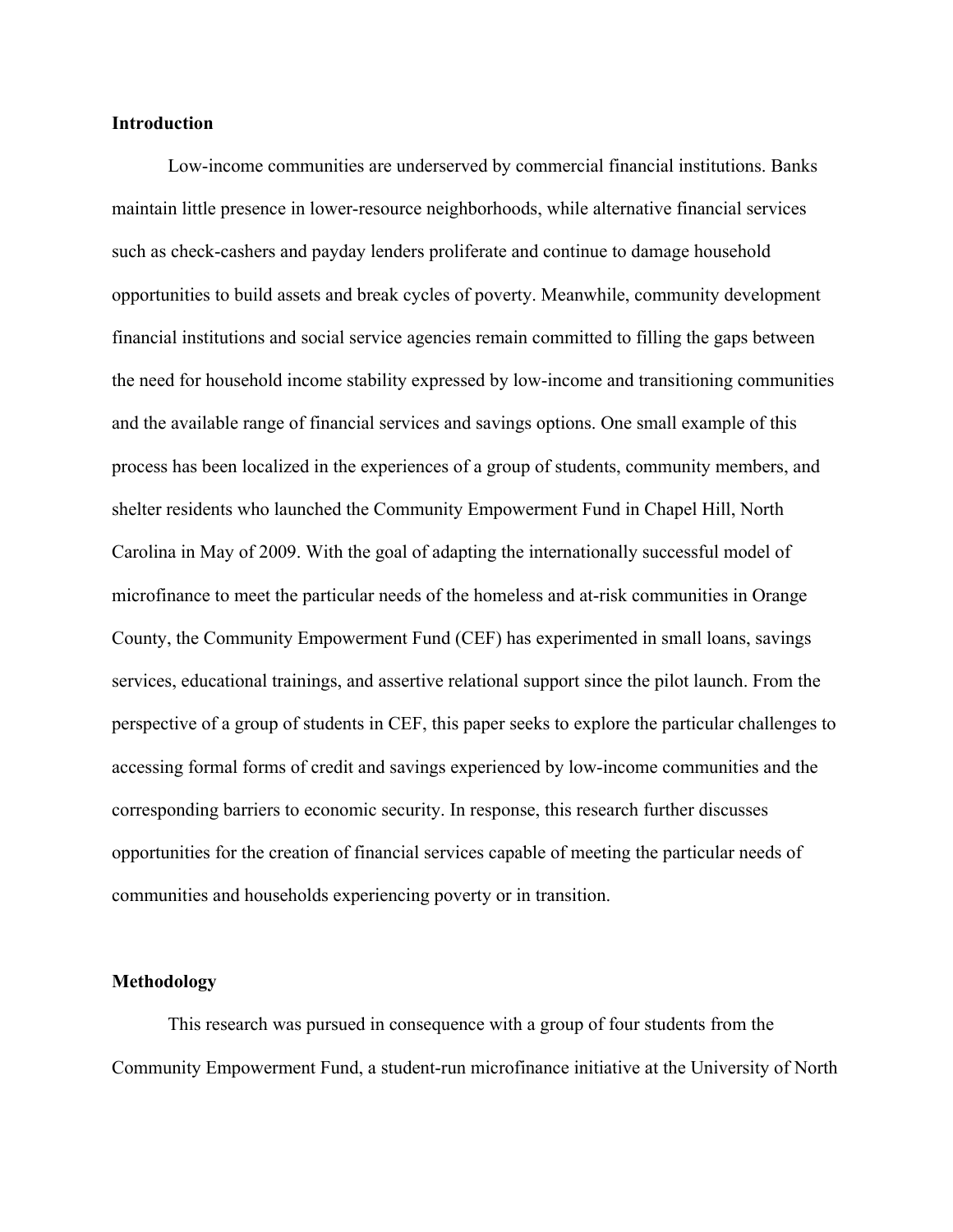Carolina at Chapel Hill. These four students—Jon Young, Alexis Seccombe, Santiago Beltran, and myself—all came together through the organization with the goal of gaining a deeper understanding of issues related to the growth and innovations of the Community Empowerment Fund.

In order to base our learning equally in theory as in experience, this research was informed by related readings in policy and nonprofit management, as well as interviews with CEF borrowers and loan officers, and conversations with industry experts. Evaluative interviews were conducted with two of the longest-standing CEF borrowers, and directed conversations were pursued with a range of individuals, including academic professors and researchers, directors of both credit unions and conventional banks, a substance abuse counselor at the Chapel Hill shelter, street outreach workers, directors and staff of area nonprofits serving similar communities, and other student-run microfinance initiatives in the United States. This research thus incorporates lessons learned during these conversations and through these readings, along with significant reflection on the experiences of student volunteers and ourselves amongst them during the pilot launch of the Community Empowerment Fund.

#### **Challenges to Banking for the Poor and the Dominance of Alternative Financial Services**

One in four Americans are unbanked, while many others are underbanked (Barr and Blank, 2009).

Why do commercial banks not retail services to lower-resource customers? A conversation with Creighton Blackwell, administrator of the Community Development Department/Community Reinvestment Program at RBC Centura, highlighted the challenges to banking the unbanked in conventional profit-driven financial institutions. Creighton described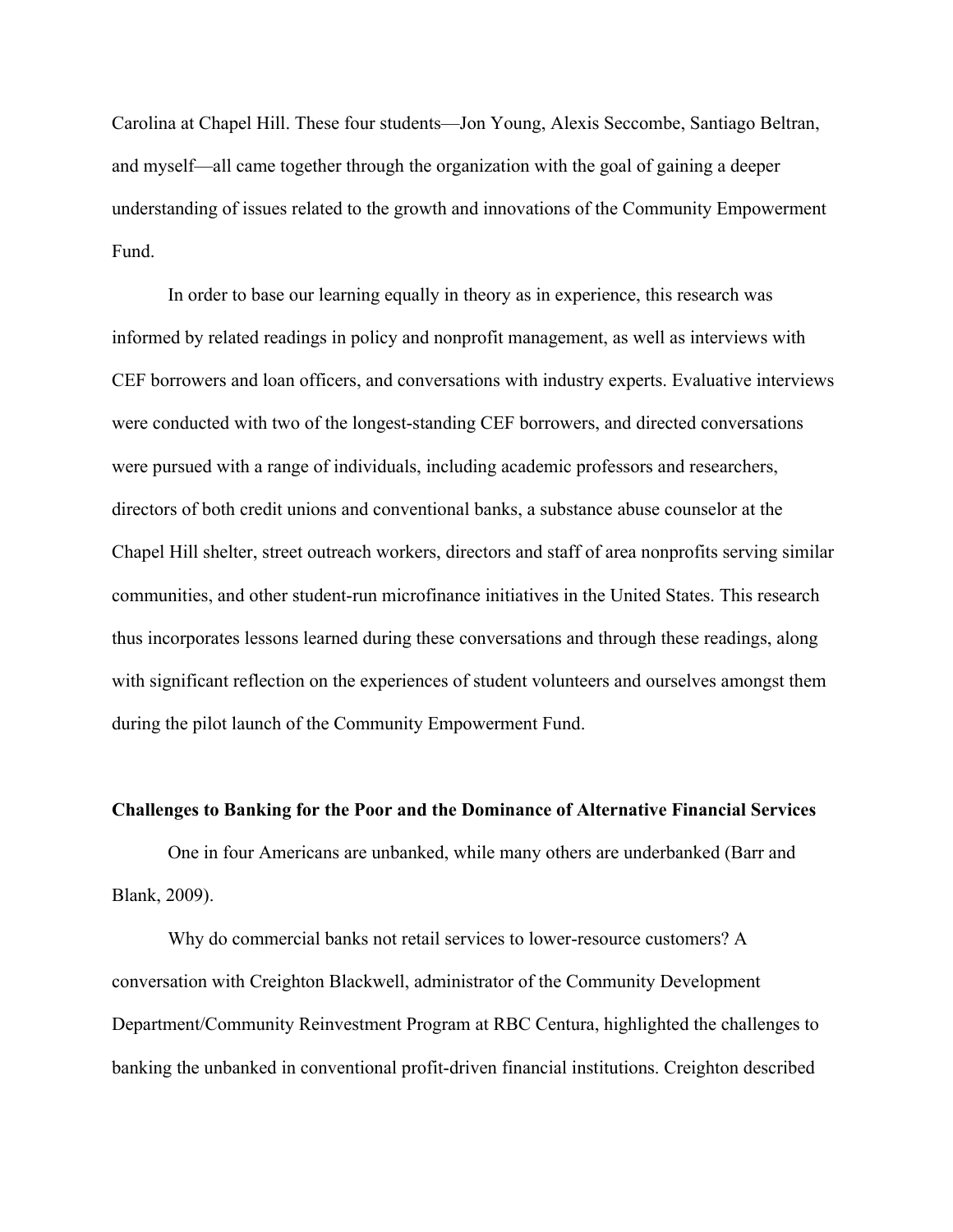that every account the bank opens is essentially a risk, as the bank risks losing money through delinquent overdraft charges or excessive activity which costs the bank more per unit of volume in terms of the number of transactions. Thus, in the case that a person has a history of delinquent overdraft charges or otherwise unpaid bank debt, a conventional bank has no incentive to give that person a second chance in banking and allow them to open a new account and a new relationship with the bank. Creighton described that banks ultimately make their money off of loans and large accounts—not from the small, free checking accounts opened for individual customers (Blackwell, 22 Apr 2010). In summary, there is little to no business incentive for a bank to provide services to low-income customers—no incentive that is, except for one wellenforced piece of federal legislation.

The Community Reinvestment Act (CRA) of 1977 was passed to address the disparity in the provision of commercial banks' services to low- to moderate-income households. The act requires CRA compliance before approving banks for branch expansions, mergers, or acquisitions, and compliance is judged on banks' performance in five areas related to antidiscrimination practices and community outreach. According to Creighton, this act requires every bank "to be a player in the community" (22 Apr 2010).

Nonetheless, the CRA does not necessarily require that a bank serve the financial services needs of low-income communities. In Orange County for example, "low- to moderate-income" can mean upwards of \$60,000 annual income, or relatively far from the poverty line. The CRA requires loan portfolios to be anti-discriminatory, but does not necessarily require commercial banks to provide savings and deposit options equally to low-income communities as to higherresource customers. Any delinquent fees render a person "unbankable," as the Chex Systems utilized by most mainstream banks will automatically disqualify an individual with unpaid bank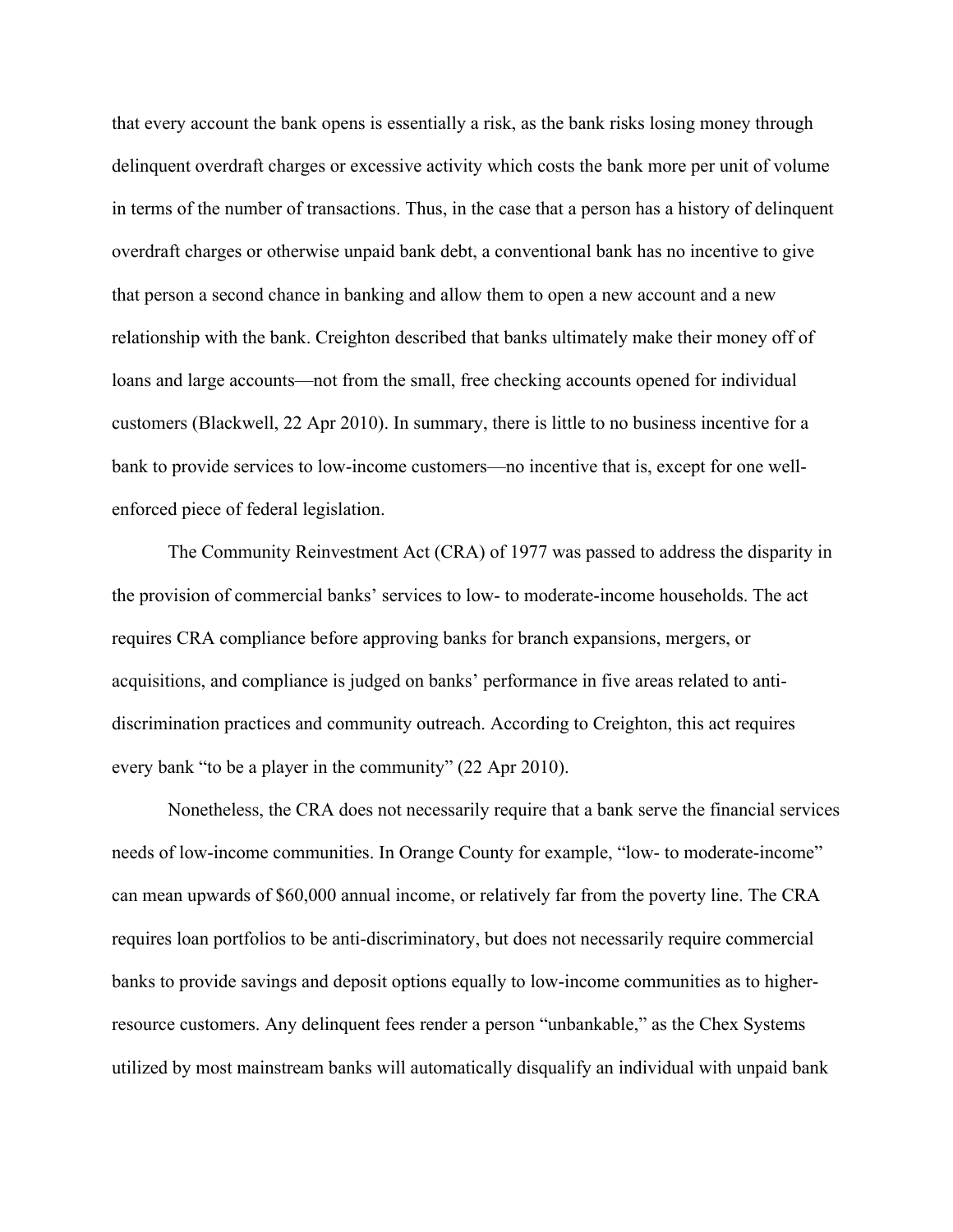debt to open an account at any member financial institution (Blackwell, 22 Apr 2010). This system of exclusion and disavowal of "second-chance banking," coupled with myths of frozen accounts, debtor and ex-landlord liens, minimum balances, and hidden fees all create a system of obstacles and barriers to banking for low-income households.

As a result, the demand for credit and banking in low-income communities is in many ways currently being captured by credit cards and alternative financial services (AFS). AFS providers charge high rates relative to the financial institutions utilized by moderate-income families—providing services such as check-cashing, bill payment, short-term loans, tax preparation, money orders, and payday loans. These services target the short-term financial needs of low-income households while charging these households a premium price for the products. (Schreiner and Morduch, 2002). The demand for payday loans is high. According to a report by Dr. Michael Stegman, the Director of Housing and Policy at the MacArthur Foundation, 80% of payday loans in the U.S. are reportedly less than \$300 (Stegman, 2007). Furthermore, Dr. Stegman reports that while as recently as 15 years ago almost no payday lenders existed, today, "there are more payday loan and check cashing stores nationwide than there are McDonald's, Burger King, Sears, JC Penney, and Target stores combined (2007).

By profiting off of the short-term credit needs of low-income households and otherwise severely credit-constrained individuals, payday lenders charge exploitative rates and incentivize serial borrowing—deepening the indebtedness of at-risk households. And business is booming; industry loan volume has grown "from about \$8 billion in 1999 to between \$40 and \$50 billion in 2004" (2007). Since Stegman's report, the Center for Responsible Lending and others have championed a campaign to kick payday lenders out of statewide markets, resulting in the expulsion of such lenders in several states, including North Carolina.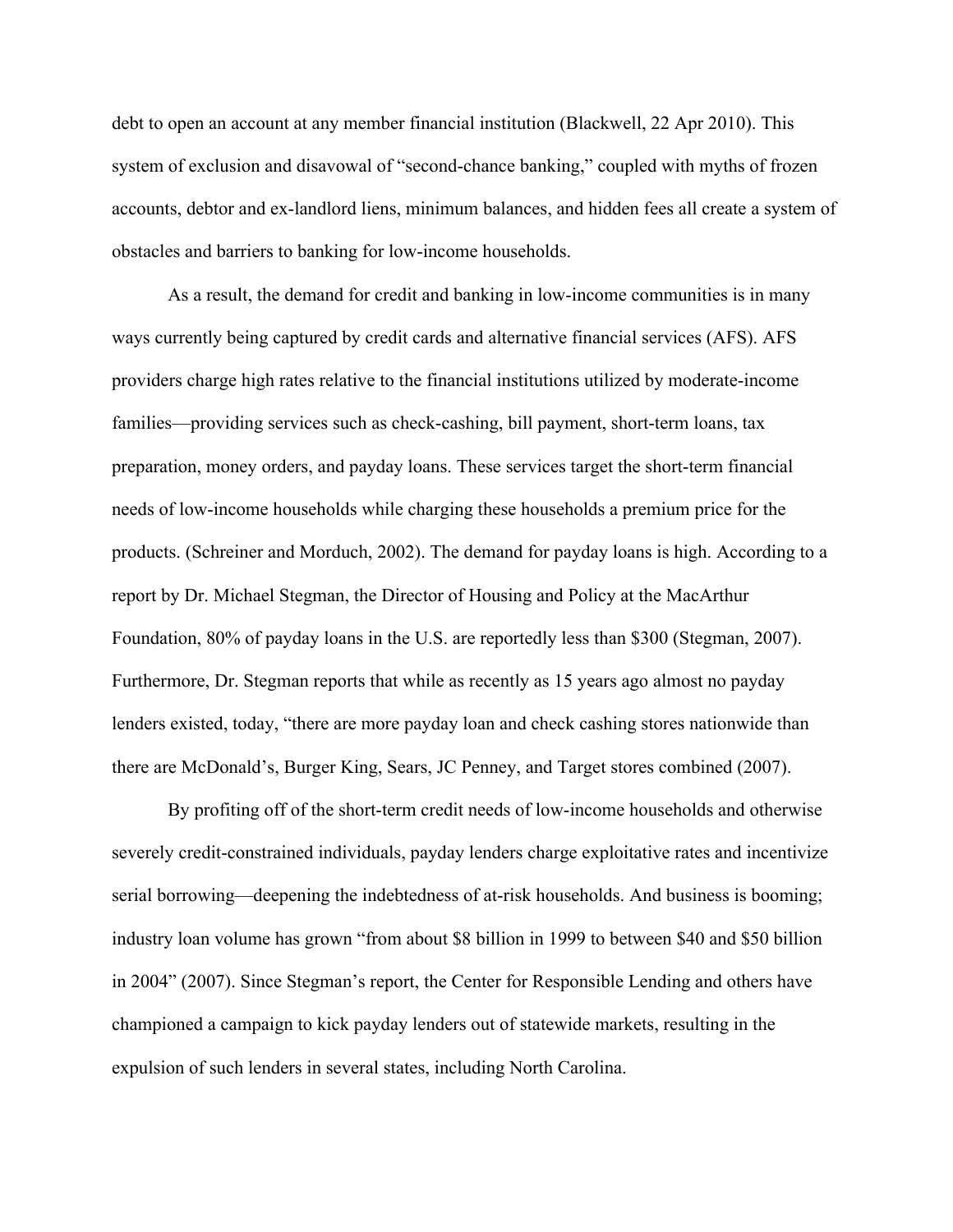A reliance on check-cashing outlets or even banks at which one does not hold an account significantly reduces take-home pay for the poorest households in the United States. Access to formal financial institutions can provide low-income households with the opportunity to accumulate savings, build credit, establish assets, and insure against financial emergencies. Compare this with the relationship with a check-casher, in which a percentage of the check or a standard fee is scraped off the top of the person's earned income, diminishing take-home pay and providing no opportunity for deposit services or institutional savings over time. Meanwhile, rent payments do little to build credit and do not build family assets, and payday loans exploit the short-term credit needs without providing long-term benefits or enhancing formal credit opportunities. Thus, connecting poor households with formal banks and deposit services can provide meaningful opportunities for upward mobility and financial advancement which alternative financial services are not structured to provide (Barr and Blank, 2009).

However, connections alone to commercial banks do not meet the full range of financial services needs experienced by poor households. In fact, the business model and accounts structures of commercial banks often penalize the poorest customers, and it evolves that customers living paycheck to paycheck and hand-to-mouth pay more for banking services than the richest customers, in the form of overdraft charges and insufficient funds fees. In an interview with Frontline, Martin Eakes, the founder and CEO of Self-Help Credit Union, defined that it is ultimately the poorest customers who subsidize the free checking accounts and credit card industry for all Americans. Eakes stated:

So 70 percent of all the overdraft fees on a checking account are paid by those account holders who pay that fee more than 30 times per year…Well, a little simple math: Thirty times \$35 is over \$1,000 for that account holder. So the 10 percent of account holders who are living payday to payday are basically subsidizing and paying the entire cost of checking accounts for all of Americans, and it's just not fair… Overdraft [fees] for checking accounts, credit card accounts that have these penalty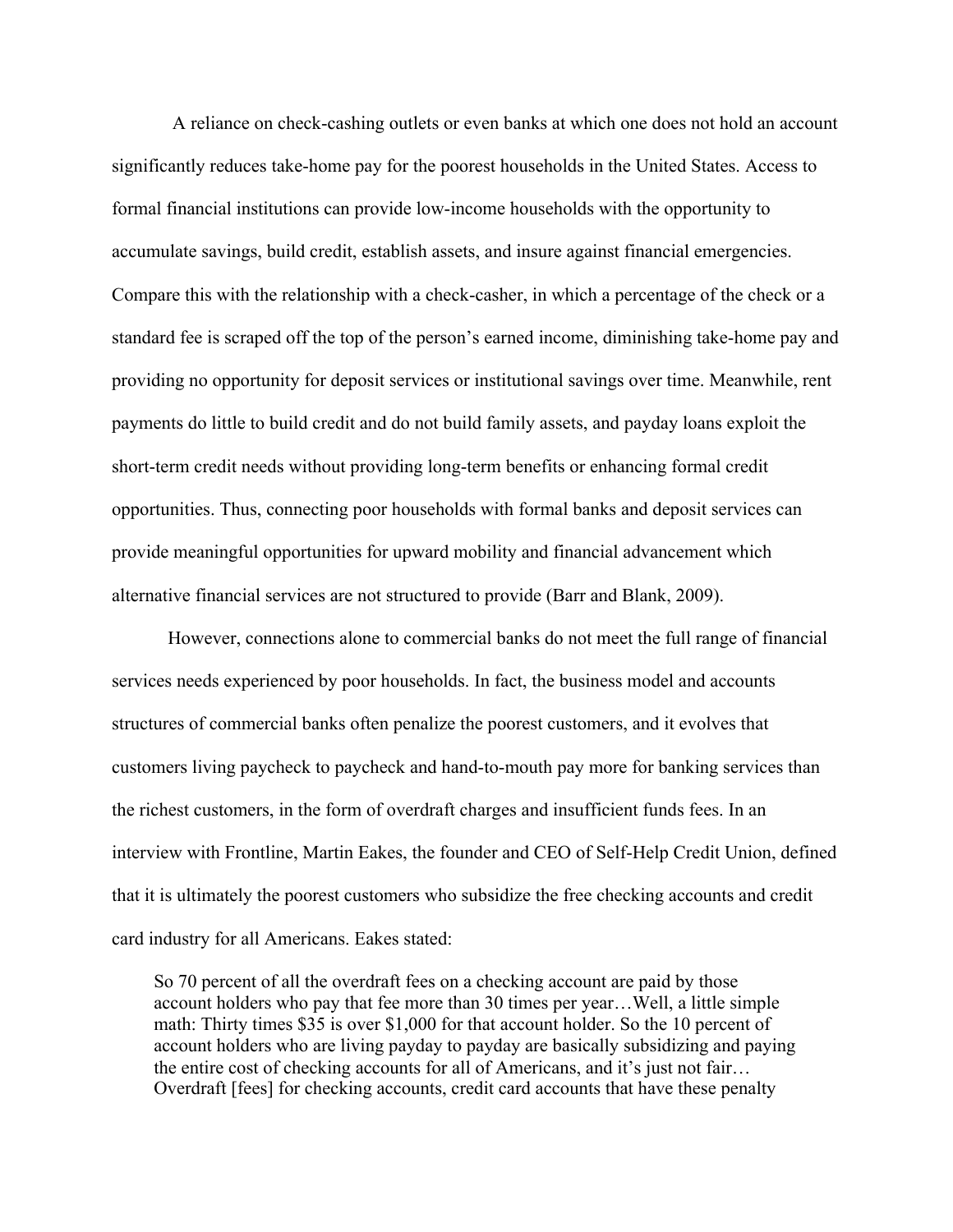gotcha fees, and payday lenders which charge this exorbitant 400 percent interest rate for short-term \$300 loans over and over and over again, it's all the same. It's trying to find the group that is the most vulnerable, target them, and have them pay the entire costs of the infrastructure of the financial services industry. And it's just morally bankrupt. (Frontline, 19 Aug 2009).

Eakes demonstrates that commercial banks have done little to empower their lowerresource customers, ultimately taking advantage of their financial illiteracy and tenuous economic position. In a new report highlighting the efforts of Self-Help Credit Union, reporter Sue Kwon notes that almost 30 million Americans do not have a bank account, remaining at the whim of alternative financial services and unable to access the potential benefits mentioned thus far (15 Apr 2010). For a community development financial institution like Self-Help and, on a smaller level, the Community Empowerment Fund, these disparities in access and resulting limitations on actual opportunity require innovation in the industry and the adaptation of conventional banking to the particular needs of lower-income and transitional communities.

## **Innovative Approaches and Targeted Services for Marginalized Communities**

During the pilot of the Community Empowerment Fund, loan officers came to the conclusion that while micro-loans provide a veritable point of entry into the program and may continue to be the program's base, micro-savings would likely come to overshadow the value of the loans. This conclusion is supported by an argument proposed by Von Pischke, who wrote that "most people want to save most of the time, whereas some people want to borrow some of the time" (Blank and Barr 2009, 86). While simple enough, this framework is too true. Shelter residents with volatile income streams based on day-to-day job-finds have trouble harnessing income towards moving (and staying) out of the shelter. Once out of the shelter or similar facilities, social service agencies find that without financial oversight or budgeting accountability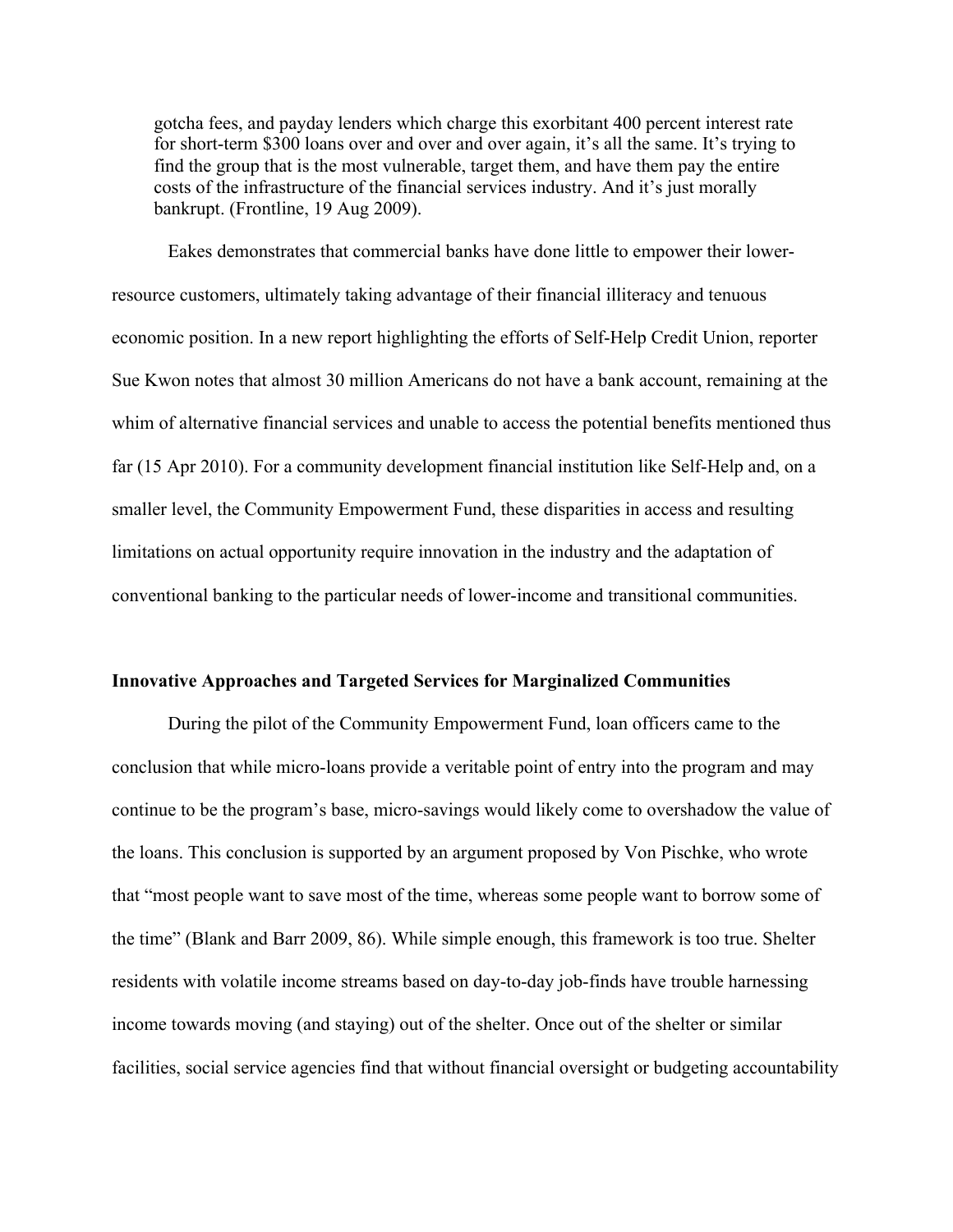following move-in, fewer transitioned residents are able to maintain housing (personal communication, Terry Allebaugh 2010).

The experiences of CEF thus support an argument proposed by Schreiner and Morduch in 2001, who concluded that "developing inexpensive saving services for the 'unbanked' appears to have greater potential for cost-recovery in the United States, and this could open up opportunities for poor households that are poorly served by existing for-profit and non-profit financial institutions" (2001, 6). In the pilot experience, loan officers reflected that the lack of formal bank accounts and complementary financial management exposed participants to significant financial and social risk. With cash in hand, participants risked being taken advantage of or becoming susceptible to past or persisting addictions. Without a savings account, weeks with less work or temporary imprisonment could result in income-expense imbalances large enough to end in eviction. Connecting individuals who are either shelter residents, in transition, or even those in housing to institutional opportunities to save can mitigate some of these risks.

However, simple connections between low-income customers and financial services are not enough. As Schreiner and Morduch argue, "the right institutional structure is particularly important for low-income families because they have little financial slack in their lives" (Blank and Barr 2009, 10). The pilot experience of CEF attests to the importance of the structure of both the account and the financial institution. Loan officers found that debit accounts that allow for the occurrence of overdraft and, likewise, savings accounts that have no limitations on withdrawals provide the customer with less actual opportunity to accumulate savings. In sum, "getting banked" does much less for a customer if the enrollment in formal financial institutions is not linked to some level of budgetary oversight and initial assistance in money management.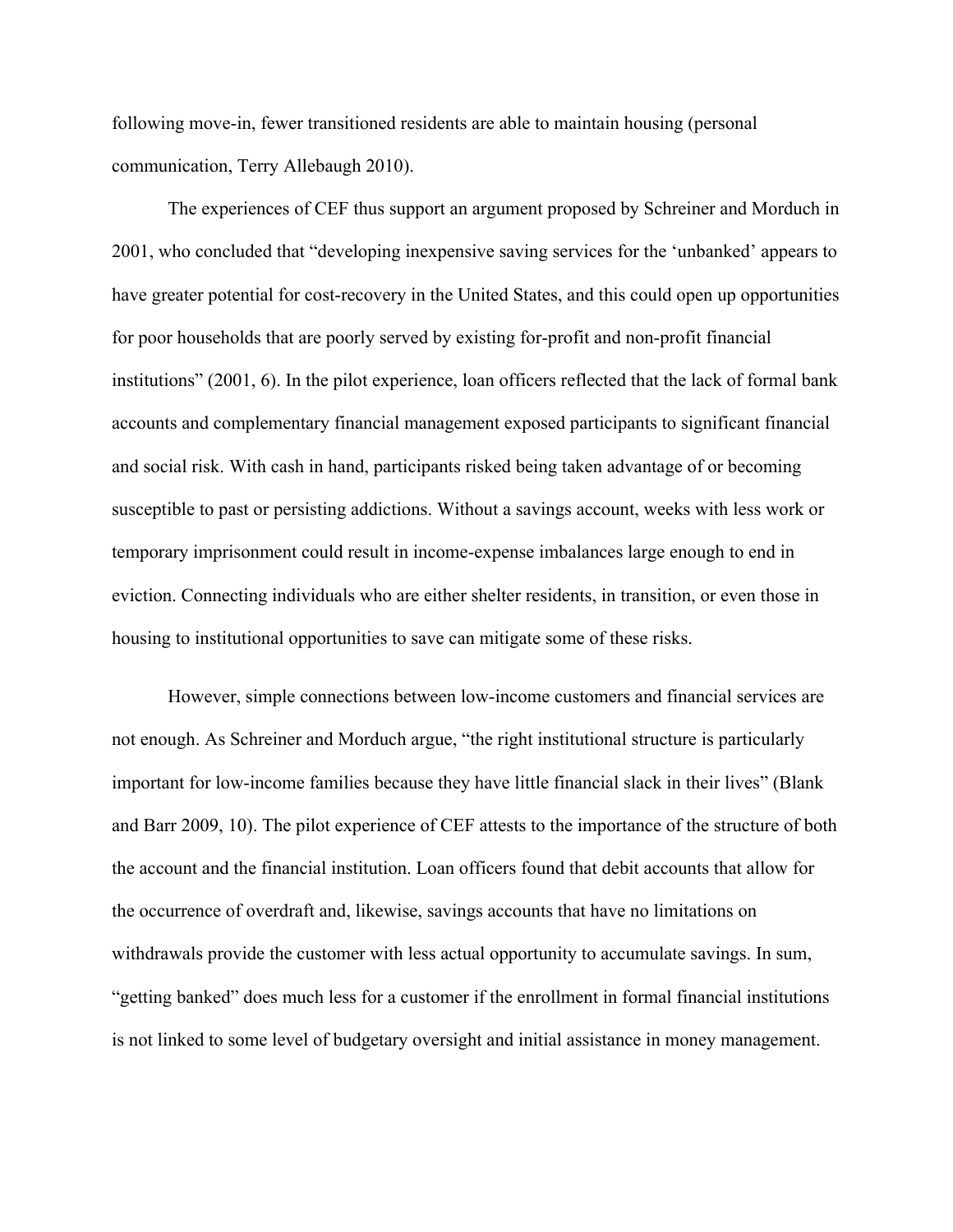Following are several examples of account structures and banking models directed specifically towards communities historically marginalized by public and private financial institutions. These include Individual Development Accounts pioneered by asset-based welfare policy analyst Michael Sherraden, Micro Branches and friendly check cashers established by Self-Help Credit Union in California, and Independent Living Accounts for shelter residents in Toronto. These models were intentionally developed to provide structures that take into account and establish a framework for understanding the unique obstacles to financial opportunity for lower-resource families, emphasizing means to multiply limited savings, make deposit services accessible, and build meaningful and attainable asset goals. The final and following section captures the lessons learned which will inform future programmatic development for students in the Community Empowerment Fund.

## *Asset-Building: Individual Development Accounts*

Established following Michael Sherraden's formative exploration of asset-based welfare policy in the early 1990's, Individual Development Accounts are designed to match low-income households' accumulated savings targeted towards investment in homeownership, small business, or education. In a discussion with Dr. Michael Stegman, Director of Housing and Policy at the MacArthur Foundation, he demonstrated that the significance of this program has been especially on the realization that poor families can save when given properly incentivized and appropriately structured opportunities to do so. Furthermore, assets like homeownership meet longer-term needs than income assistance, which focuses more on short-term consumption and maintaining the status quo rather than assisting families to overcome current conditions (Sherraden, 1991).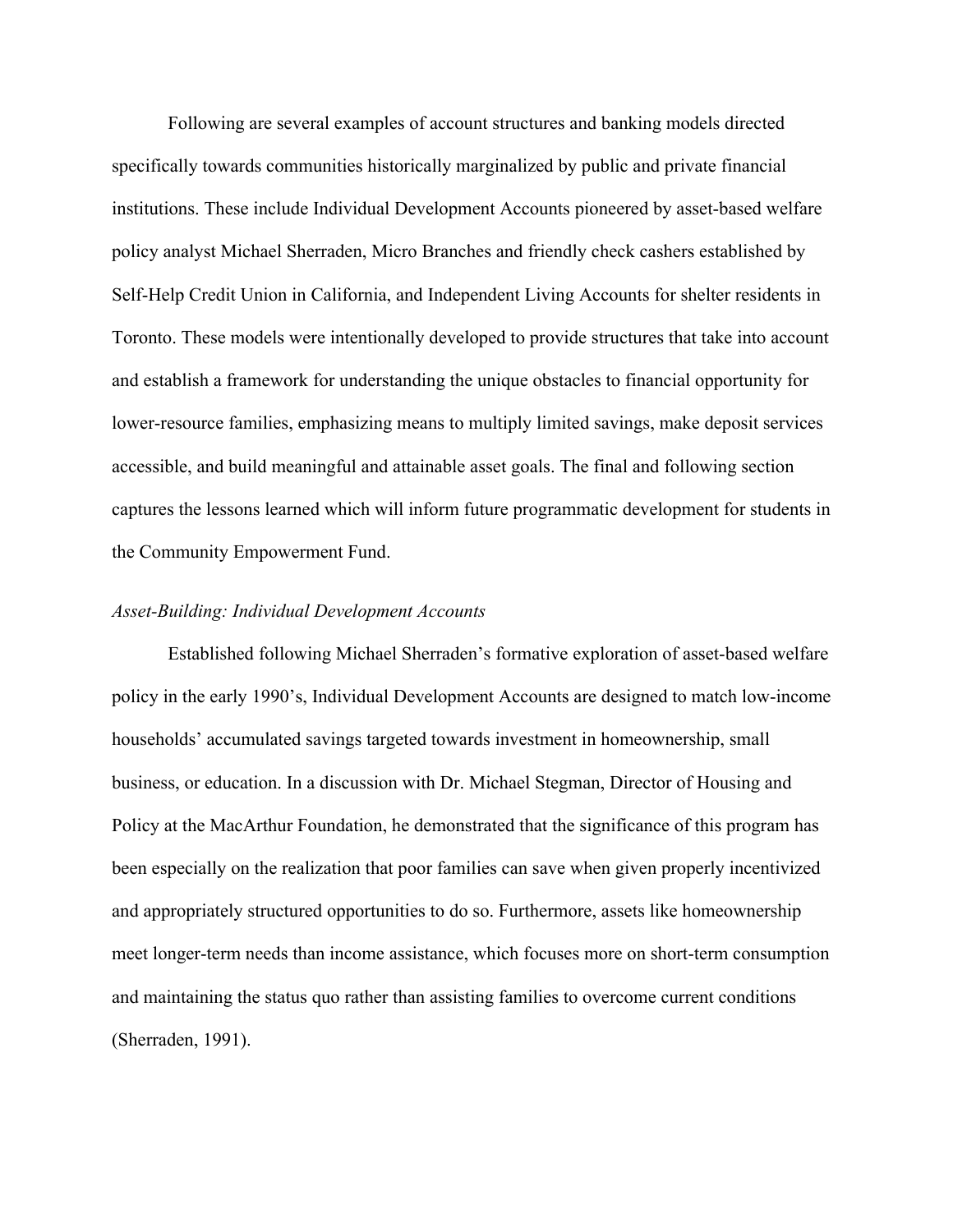Longitudinal studies are currently being implemented by researchers at UNC and the MacArthur Foundation, championed by professor of Social Work Michal Grinstein-Weis and director of the Center for Urban and Regional Studies Bill Rohe. This research aims to determine the impact of IDA programs on children and long-term interactions with assets, income, and upward mobility out of poverty. Preliminary results and through conversations with Dr. Grinstein-Weis and Dr. Stegman show that though IDAs are valuable asset development tools, limitations for expansion exist. Program operation is costly compared to benefits, as many lowincome families living on the margin are not at a point at which homeownership, small business start-up, or re-entry into higher education seems a realistic step. The development of meaningful and lifetime assets is however no less meaningful, as the endeavor makes strides towards allowing families on the margin to accumulate savings rather than simply make ends meet on a monthly basis. (Grinstein-Weis, 2010) (Stegman, 2010)

## *Friendly Check-Cashers: Self-Help Credit Union Micro Branches*

Amidst an economic crisis that has rendered commercial banks and credit unions alike vulnerable to collapse, Self-Help Credit Union has gone against the grain, expanding and coming to the rescue in California. Over the past year, the North Carolina-based group has merged with several California-based credit unions. In late 2009, Self-Help launched an innovative program called Micro Branches, starting in San José, California. Recognizing the incredible proliferation of check-cashing services across the state of California and the size of the unbanked (and undocumented) customer base in the state, Micro Branches look like check casher, act like check cashers, talk like check cashers, but do not cheat like check cashers. According to Self-Help's website, Micro Branches "meet the customers where they are by providing check cashing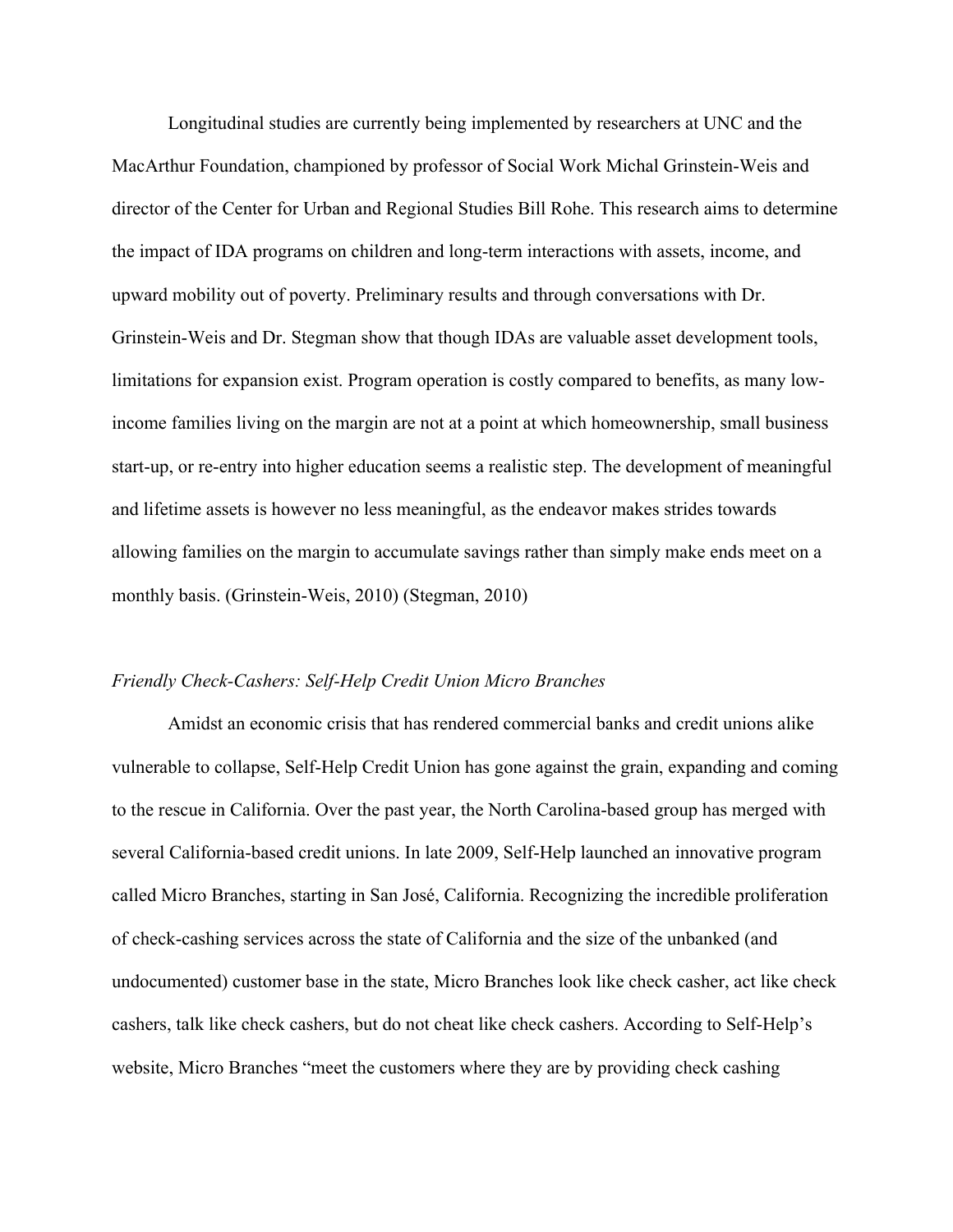services in a comfortable environment, along with credit union accounts and services" ("California Activities," 2010).

Self-Help's Micro Branches do not charge a huge fee like commercial check cashing services, as services can in some ways be subsidized and insured by the federal branch and membership services which will allow the group to continue to build branches in poor communities. Additionally, Micro Branches incorporate deposit options and financial literacy education, teaching customers how to use online banking and the value of formal savings. The locations will ultimately offer member customers access to credit options, creating loan packages relevant to the communities as market understanding develops. By locating in neighborhoods not currently served by commercial banks and keeping hours seven days a week, Micro Branches aim to serve both the working poor, the busy household, and the commuter, creating a link between short-term cash needs and long-term family investment.

## *Independent Living Accounts: Savings for the Homeless in Toronto*

SEDI, which stands for Social and Enterprise Development Innovations, has been piloting a model in the Toronto shelter system of matching savings that assists shelter residents to save towards transitions while building life skills. The program is grounded in an understanding of the IDA model and asset-based approaches to poverty alleviation, and includes a money management course, a personal bank account, and matching incentives per dollar. According to a report produced by SEDI and incorporating return on investment calculations, SEDI's services "help participants to save, participate in the economic mainstream and gain foundational knowledge and confidence to support themselves in independent living" (SEDI, 2009).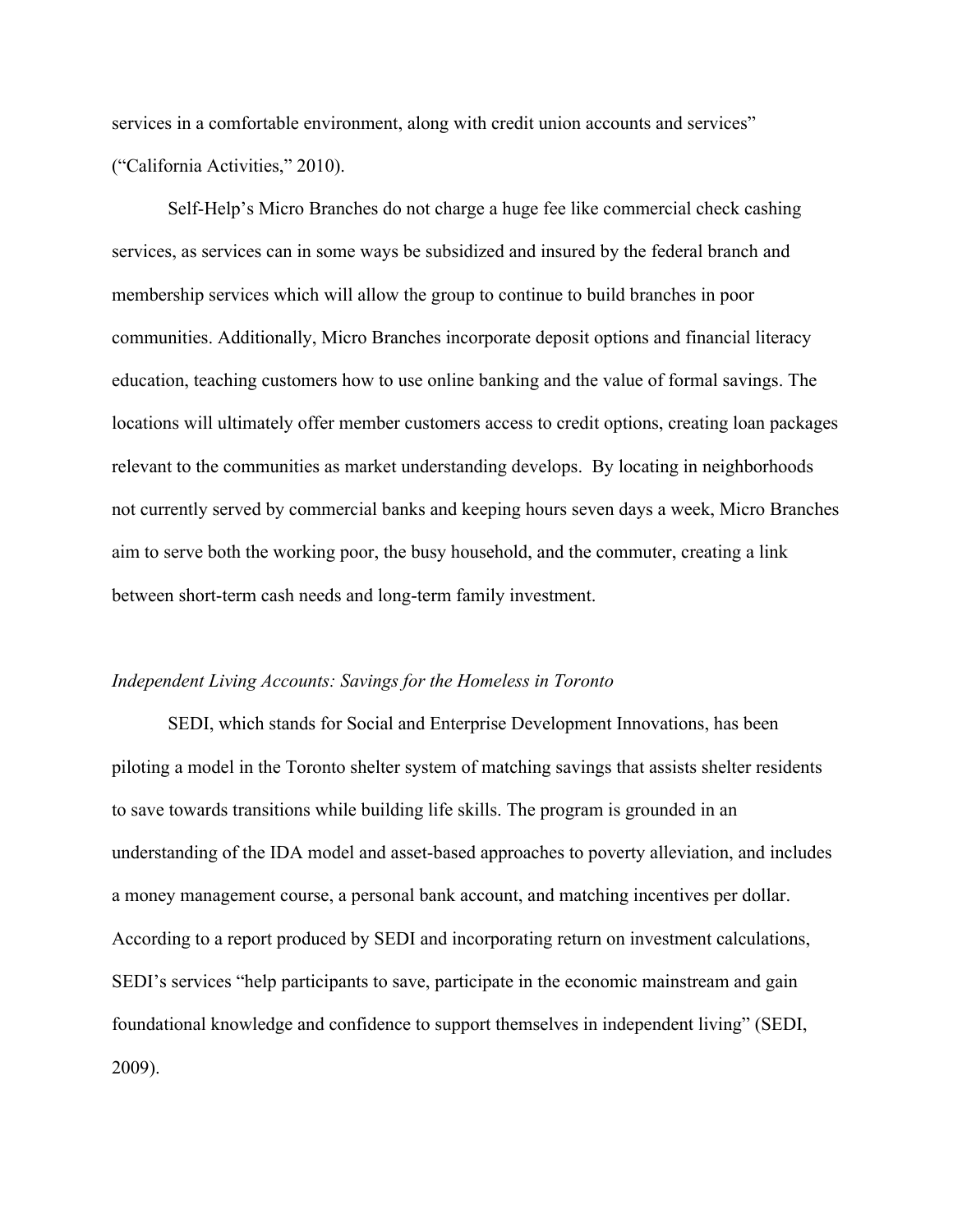In Toronto, where 30,000 people annually rely on homeless shelter services, the demand for tools to assist transitions that can be sustained is high. The ILA model was developed in this context, and has seen an estimated "\$2.19 return on each \$1 of project costs within the first year following project graduation" (SEDI, 2009). Furthermore, the research found that "95% of the program participants who moved out of shelters were still living independently and renting their own place 8 to 15 months after completing the program" (2009). Bank accounts still proved challenging to manage in the ILA program, which was consistent with the diverse barriers experienced by the homeless community to banking in the economic mainstream. Partners noted that bank fees were still too high and hidden fees still affected participants, which prompted SEDI to identify this challenge as a priority issue to mitigate in future banking partnerships. SEDI hopes to find a means by which to implement a no-fee account for the first 6 months of program participation.

Importantly, the SEDI research highlighted that a significant value of the ILA model is derived from the ability of the program to promote self-sufficiency as a motivator and a tool in and of itself for moving out of homelessness. Researchers found that "individuals, whenever possible, want to 'make their own way'. The mutual responsibility an active participation required from the individual participant in the ILA program appears to be fundamental to the ultimate success for obtaining and sustaining independent living" (2009). ILA thus became an empowerment-based program through an emphasis on personal capacity to save, learn, and progress—successfully differentiating itself from similar transitional programs.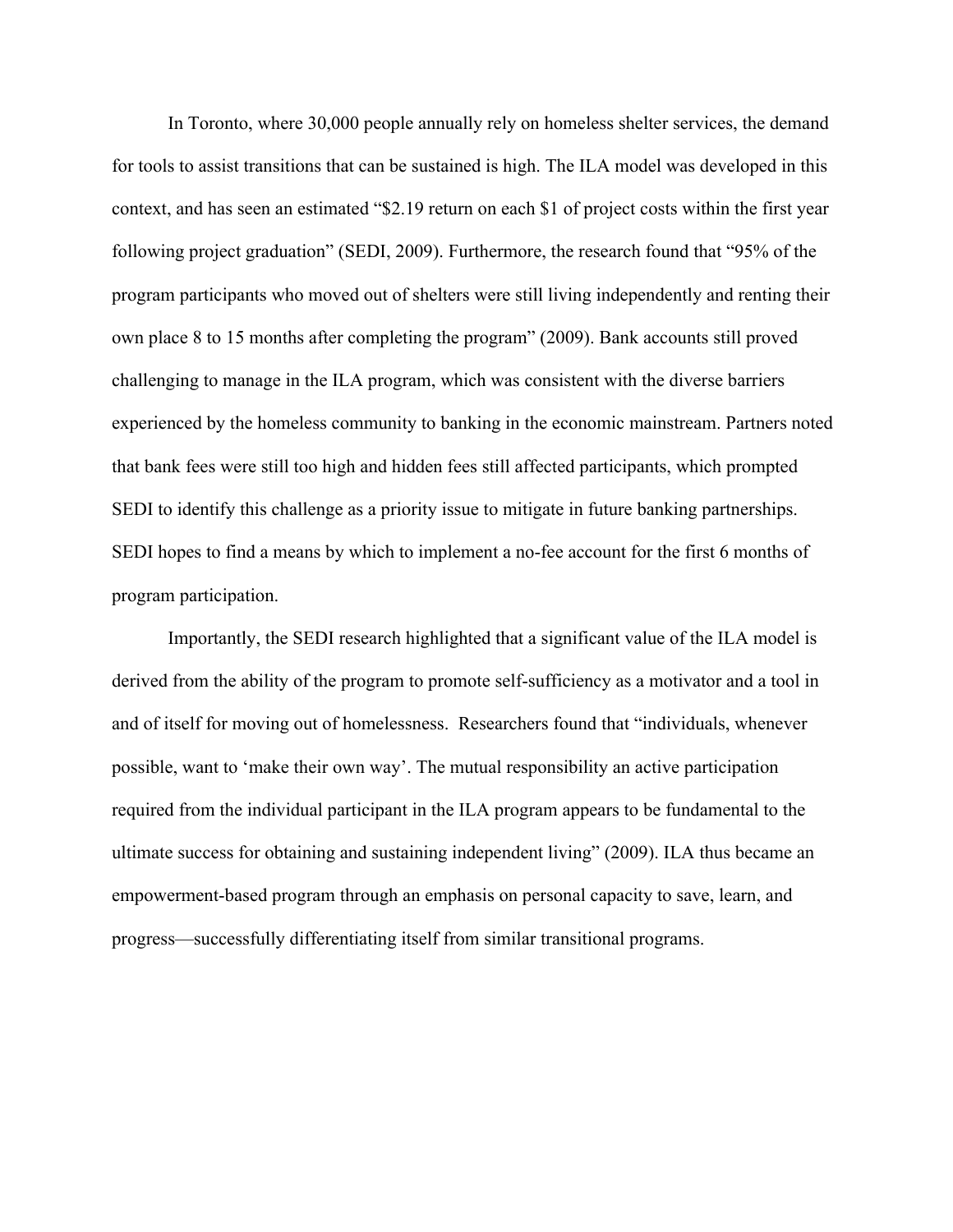## **Conclusions for the Community Empowerment Fund Moving Forward**

In the Community Empowerment Fund, when dealing specifically with vulnerable and homeless individuals and families, volatile income and household emergencies keep families on the edge. As individuals often lack experience with formal financial institutions and have limited or poor credit histories, budgeting and money management education and assertive support throughout the process are critical to safe, convenient and meaningful deposit services. The pilot program under Self-Help Credit Union's Micro Branches emphasize the importance of the location and accessibility of financial services to the ability to develop products that cater to the needs of low-income and historically marginalized communities. In CEF, we have experienced this primarily through direct, face-to-face outreach, in the hopes of building a personal presence in the communities in which we work. Moving forward, lessons in the importance of checkcashing and direct deposit services will require further exploration and increasingly incentivize the establishment of personal accounts at commercial banks and credit unions for our clients.

From conversations and readings on Individual Development Accounts, we learned the importance of "a mix of carrots and sticks," that the presence of the match is more important than the multiple, and that the more involved participants can be in taking responsibility over their own goals, the better. Likewise, exploration into the SEDI model of Independent Living Accounts will continue to inform CEF members as we launch our Savings Programs this summer. Research on both IDAs and ILAs have informed our discussions as we decide on match rates, withdrawal procedures, and appropriate goal-setting for our micro version of IDAs, which we are calling Micro-Development Accounts and aim to launch in June of this year.

Finally, understanding that the ability of formal sector credit, checking, and deposit services to meet the broader range of needs in low-income communities is ultimately limited, we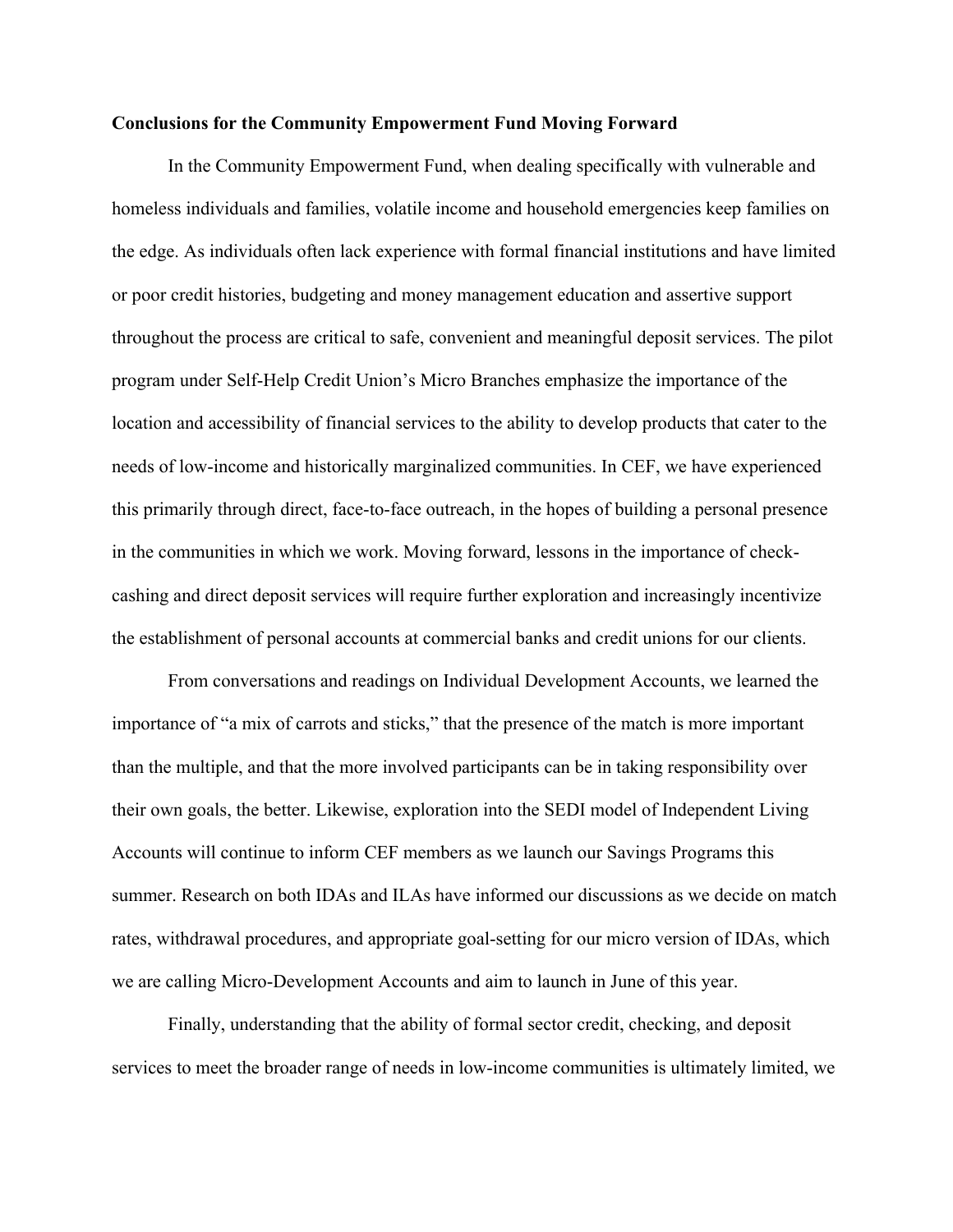learned from social workers, academics, and substance abuse counselors alike that the accountability mechanisms, goal-setting, and relationships that we develop with our clients will always be the factors that make the difference between upward mobility and maintenance of the status quo. As such, moving forward, all of us in CEF are committed to determining means by which to promote savings that can motivate account holders towards goals, while building accountability through relationships between our student volunteers and our clients that can facilitate the realization of larger assets, visions, and the sustained transitions of families out of homelessness and poverty.